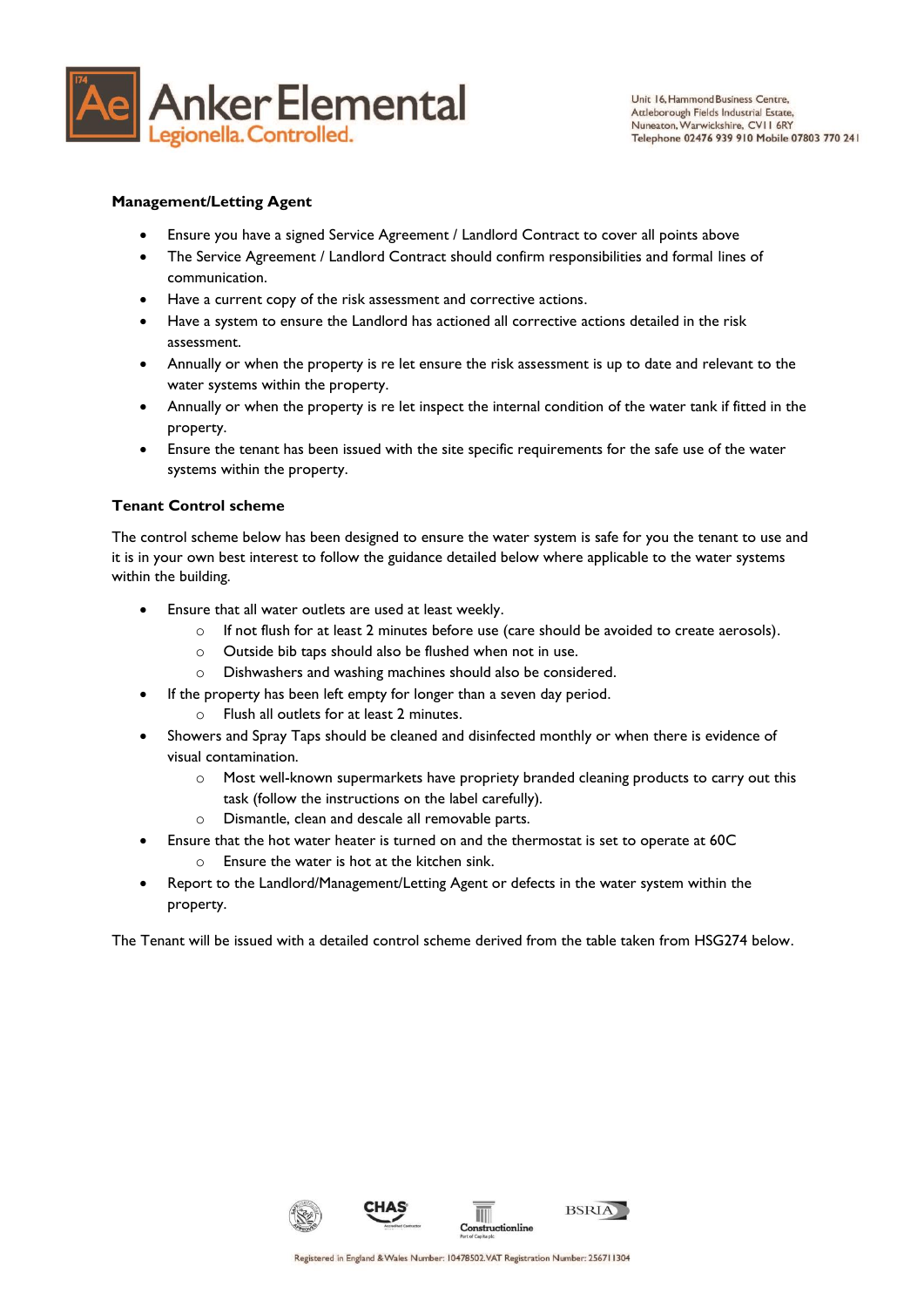

### **Table 2.1:** Checklist for hot and cold water systems

| <b>Calorifiers</b>                                            | Inspect calorifier internally by removing the inspection<br>hatch or using a boroscope and clean by draining the                                                                                                                                                                                                                                                                                                                                                                                                                                | Annually, or as indicated by the rate of                                                                                                                                                |
|---------------------------------------------------------------|-------------------------------------------------------------------------------------------------------------------------------------------------------------------------------------------------------------------------------------------------------------------------------------------------------------------------------------------------------------------------------------------------------------------------------------------------------------------------------------------------------------------------------------------------|-----------------------------------------------------------------------------------------------------------------------------------------------------------------------------------------|
| on conditions recorded                                        | vessel. The frequency of inspection and cleaning should be<br>subject to the findings and increased or decreased based                                                                                                                                                                                                                                                                                                                                                                                                                          | fouling                                                                                                                                                                                 |
|                                                               | Where there is no inspection hatch, purge any debris in<br>the base of the calorifier to a suitable drain Collect the<br>initial flush from the base of hot water heaters to inspect<br>clarity, quantity of debris, and temperature                                                                                                                                                                                                                                                                                                            | Annually, but may be increased as<br>indicated by the risk assessment or<br>result of inspection findings                                                                               |
| (not below 50 °C).                                            | Check calorifier flow temperatures (thermostat settings<br>should modulate as close to 60 °C as practicable without<br>going below 60 °C) Check calorifier return temperatures                                                                                                                                                                                                                                                                                                                                                                  | Monthly<br>Ensure the water the water<br>heater is turn on and set to<br>operate at 60C                                                                                                 |
| <b>Hot water</b><br>services                                  | For non-circulating systems: take temperatures at sentinel<br>points (nearest outlet, furthest outlet and long branches to<br>outlets) to confirm they are at a minimum of 50 °C within<br>one minute (55 °C in healthcare premises)                                                                                                                                                                                                                                                                                                            | Monthly<br>Ensure the water is hot at the<br>kitchen sink                                                                                                                               |
| of metallic pipework                                          | For circulating systems: take temperatures at return legs<br>of principal loops (sentinel points) to confirm they are at a<br>minimum of 50 °C (55 °C in healthcare premises).<br>Temperature measurements may be taken on the surface                                                                                                                                                                                                                                                                                                          | Monthly                                                                                                                                                                                 |
|                                                               | For circulating systems: take temperatures at return legs<br>of subordinate loops, temperature measurements can be<br>taken on the surface of pipes, but where this is not<br>practicable, the temperature of water from the last outlet<br>on each loop may be measured and this should be greater<br>than 50 °C within one minute of running (55 °C in<br>healthcare premises). If the temperature rise is slow, it<br>should be confirmed that the outlet is on a long leg and<br>not that the flow and return has failed in that local area | Quarterly (ideally on a rolling monthly<br>rota)                                                                                                                                        |
|                                                               | All HWS systems: take temperatures at a representative<br>selection of other points (intermediate outlets of single<br>pipe systems and tertiary loops in circulating systems) to<br>confirm they are at a minimum of 50 °C (55 °C in<br>healthcare premises) to create a temperature profile of<br>the whole system over a defined time period                                                                                                                                                                                                 | Representative selection of other<br>sentinel outlets considered on a<br>rotational basis to ensure the whole<br>system is reaching satisfactory<br>temperatures for legionella control |
| <b>POU</b> water<br>heaters (no<br>greater than 15<br>litres) | Check water temperatures to confirm the heater operates<br>at 50-60 °C (55 °C in healthcare premises) or check the<br>installation has a high turnover                                                                                                                                                                                                                                                                                                                                                                                          | Monthly-six monthly, or as<br>indicated by the risk assessment<br>Ensure the water the water<br>heater is turn on and set to<br>operate at 60C                                          |







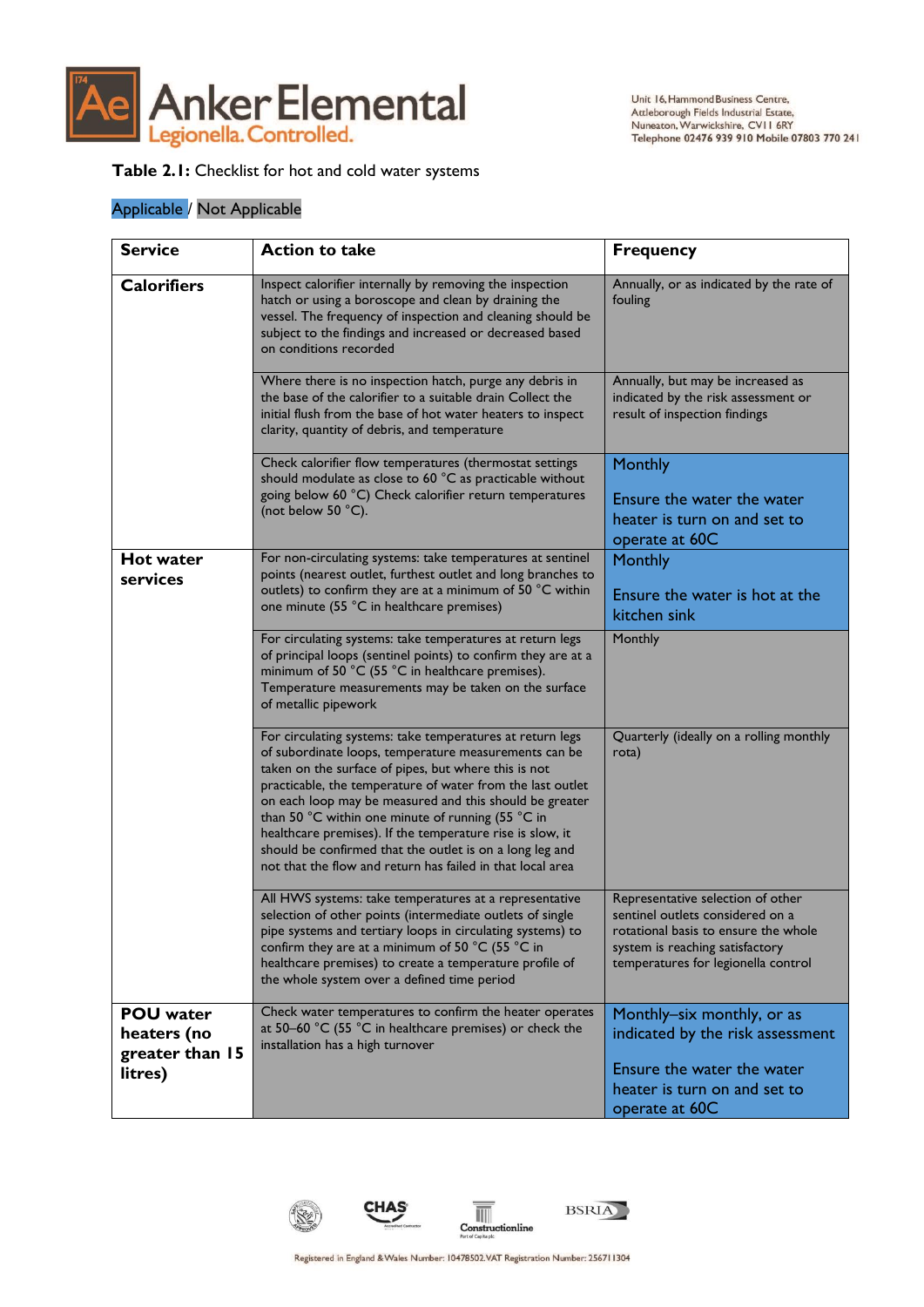

## **Table 2.1 (cont):** Checklist for hot and cold water systems

| <b>Combination</b><br>water heaters | Inspect the integral cold water header tanks as part of the<br>cold water storage tank inspection regime, clean and<br>disinfect as necessary.<br>If evidence shows that the unit regularly overflows hot<br>water into the integral cold water header tank, instigate a<br>temperature monitoring regime to determine the<br>frequency and take precautionary measures as determined<br>by the findings of this monitoring regime | Annually                                                                                                                                                                                |
|-------------------------------------|------------------------------------------------------------------------------------------------------------------------------------------------------------------------------------------------------------------------------------------------------------------------------------------------------------------------------------------------------------------------------------------------------------------------------------|-----------------------------------------------------------------------------------------------------------------------------------------------------------------------------------------|
|                                     | Check water temperatures at an outlet to<br>confirm the heater operates at 50-60 °C                                                                                                                                                                                                                                                                                                                                                | <b>Monthly</b><br>Ensure the water the water<br>heater is turn on and set to<br>operate at 60C                                                                                          |
| <b>Cold water</b><br>tanks          | Inspect cold water storage tanks and carry out<br>remedial work where necessary                                                                                                                                                                                                                                                                                                                                                    | Annually                                                                                                                                                                                |
|                                     | Check the tank water temperature remote from the ball<br>valve and the incoming mains temperature. Record the<br>maximum temperatures of the stored and supply water<br>recorded by fixed maximum/minimum thermometers<br>where fitted                                                                                                                                                                                             | Annually (Summer) or as indicated by<br>the temperature profiling                                                                                                                       |
| <b>Cold water</b><br>services       | Check temperatures at sentinel taps (typically those<br>nearest to and furthest from the cold tank, but may also<br>include other key locations on long branches to zones or<br>floor levels). These outlets should be below 20 °C within<br>two minutes of running the cold tap. To identify any local<br>heat gain, which might not be apparent after one minute,<br>observe the thermometer reading during flushing             | Monthly                                                                                                                                                                                 |
|                                     | Take temperatures at a representative selection of other<br>points to confirm they are below 20 °C to create a<br>temperature profile of the whole system over a defined<br>time period. Peak temperatures or any temperatures that<br>are slow to fall should be an indicator of a localised<br>problem                                                                                                                           | Representative selection of other<br>sentinel outlets considered on a<br>rotational basis to ensure the whole<br>system is reaching satisfactory<br>temperatures for legionella control |
|                                     | Check thermal insulation to ensure it is intact and consider<br>weatherproofing where components are exposed to the<br>outdoor environment                                                                                                                                                                                                                                                                                         | Annually                                                                                                                                                                                |

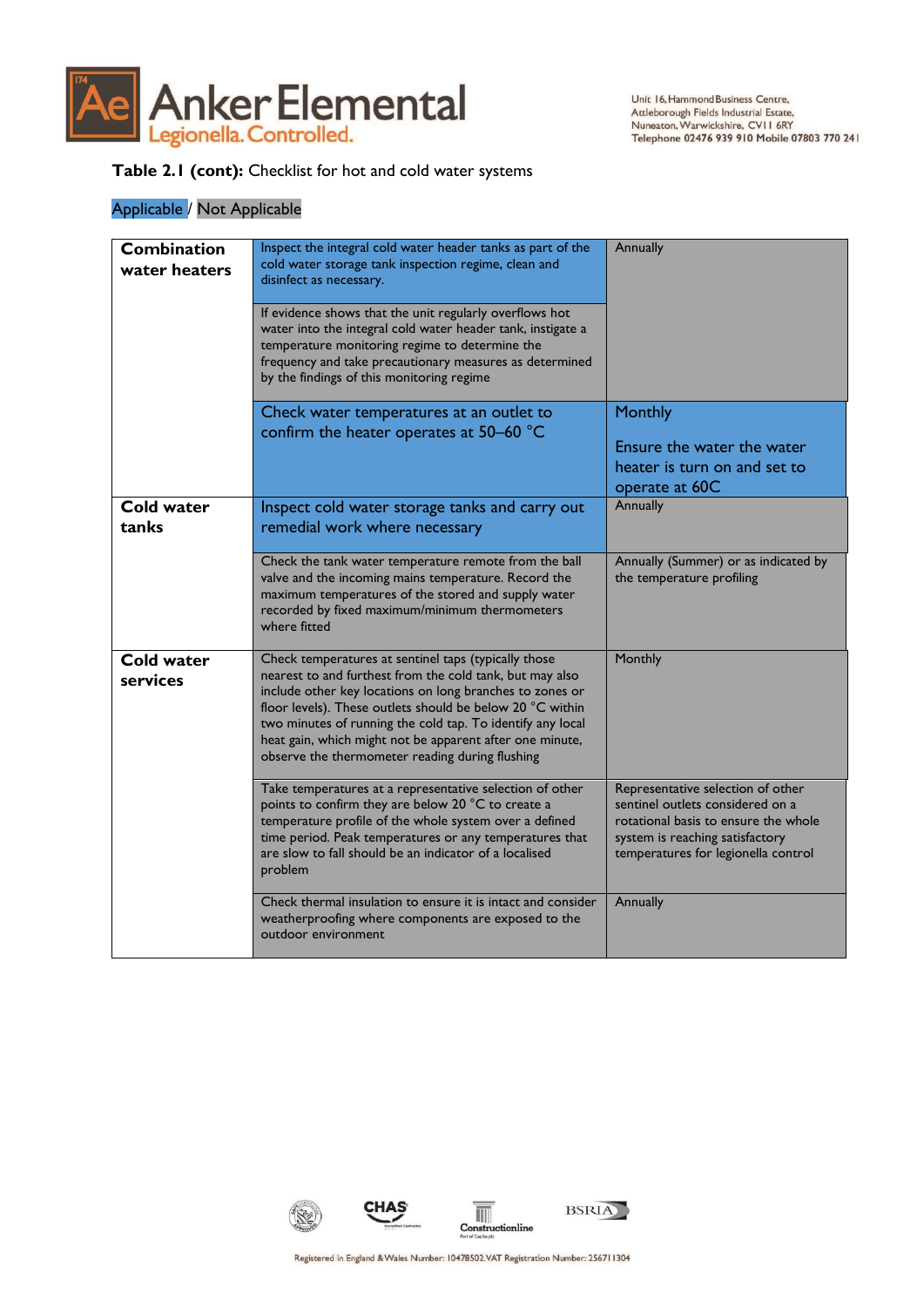

## **Table 2.1 (cont):** Checklist for hot and cold water systems

| <b>Showers and</b><br>spray taps  | Dismantle, clean and descale removable parts,<br>heads, inserts and hoses where fitted                                                                                                                                                         | Quarterly or as indicated by the rate of<br>fouling or other risk factors, eg areas<br>with high risk patients |
|-----------------------------------|------------------------------------------------------------------------------------------------------------------------------------------------------------------------------------------------------------------------------------------------|----------------------------------------------------------------------------------------------------------------|
| <b>POU filters</b>                | Record the service start date and lifespan or<br>end date and replace filters as recommended by<br>the manufacturer                                                                                                                            | According to manufacturer's guidelines                                                                         |
|                                   | (0.2 µm membrane POU filters should be used primarily<br>as a temporary control measure while a permanent safe<br>engineering solution is developed, although long-term use<br>of such filters may be needed in some healthcare<br>situations) |                                                                                                                |
| <b>Base exchange</b><br>softeners | Visually check the salt levels and top up salt, if<br>required. Undertake a hardness check to<br>confirm operation of the softener                                                                                                             | Weekly, but depends on the size of the<br>vessel and the rate of salt consumption                              |
|                                   | Service and disinfect                                                                                                                                                                                                                          | Annually, or according to<br>manufacturer's guidelines                                                         |

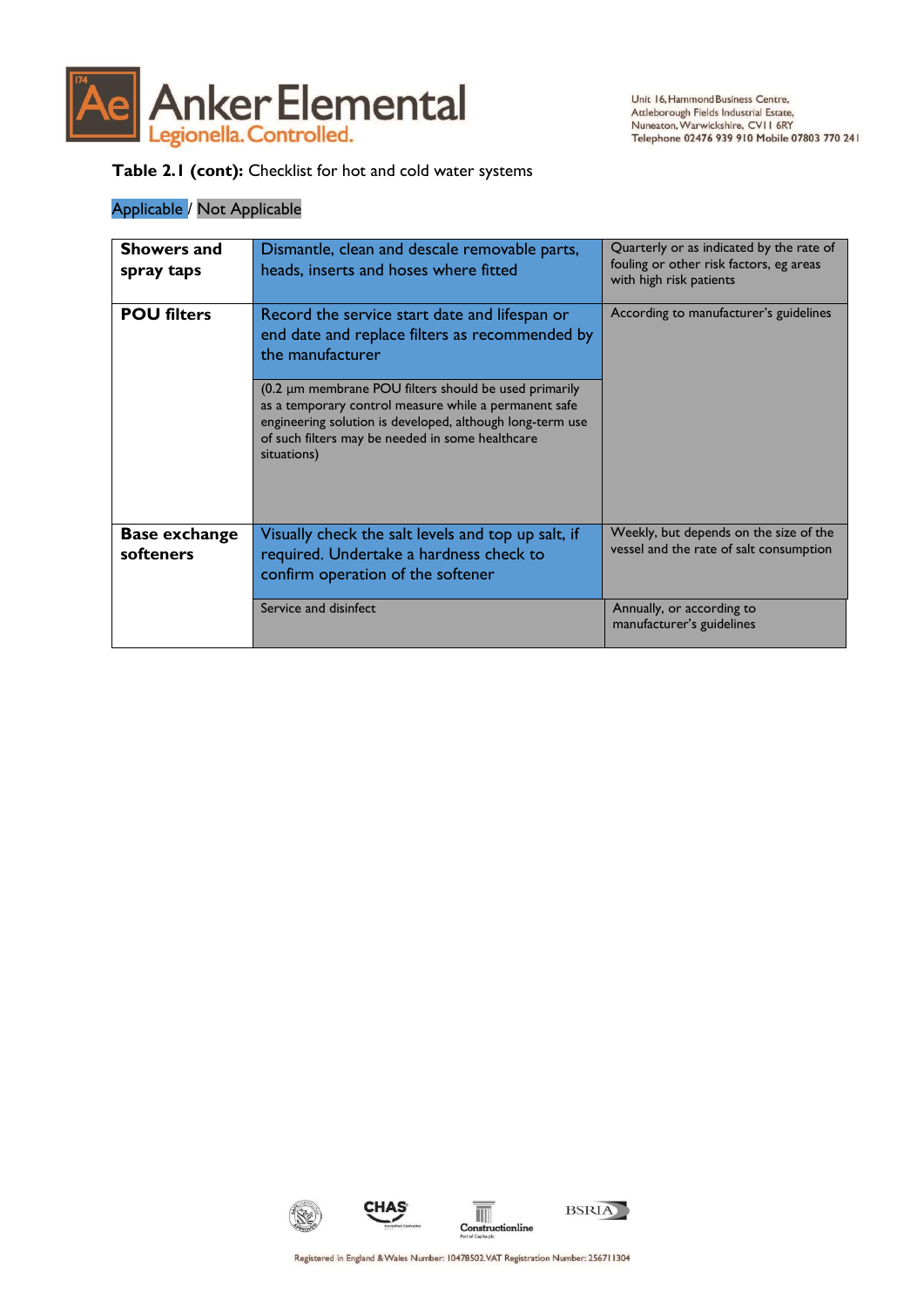

Unit 16, Hammond Business Centre, Attleborough Fields Industrial Estate, Nuneaton, Warwickshire, CVII 6RY<br>Telephone 02476 939 910 Mobile 07803 770 241

## **Table 2.1 (cont):** Checklist for hot and cold water systems

| <b>Multiple use</b><br>filters      | Backwash and regenerate as specified by the manufacturer                                                                                                                                                                                                                                                                                                                                                                                                                                                                                                                                                                                                                                                                                                                                                                                                                                                                                                                                                                           | According to manufacturer's guidelines                                                                                |
|-------------------------------------|------------------------------------------------------------------------------------------------------------------------------------------------------------------------------------------------------------------------------------------------------------------------------------------------------------------------------------------------------------------------------------------------------------------------------------------------------------------------------------------------------------------------------------------------------------------------------------------------------------------------------------------------------------------------------------------------------------------------------------------------------------------------------------------------------------------------------------------------------------------------------------------------------------------------------------------------------------------------------------------------------------------------------------|-----------------------------------------------------------------------------------------------------------------------|
| <b>Infrequently</b><br>used outlets | Consideration should be given to removing<br>infrequently used showers, taps and any<br>associated equipment that uses water. If<br>removed, any redundant supply pipework<br>should be cut back as far as possible to a<br>common supply (e.g. to the recirculating<br>pipework or the pipework supplying a more<br>frequently used upstream fitting) but preferably<br>by removing the feeding 'T' Infrequently used<br>equipment within a water system (i.e. not used<br>for a period equal to or greater than seven<br>days) should be included on the flushing regime<br>Flush the outlets until the temperature at the<br>outlet stabilises and is comparable to supply<br>water and purge to drain Regularly use the<br>outlets to minimise the risk from microbial<br>growth in the peripheral parts of the water<br>system, sustain and log this procedure once<br>started For high risk populations, e.g.<br>healthcare and care homes, more frequent<br>flushing may be required as indicated by the<br>risk assessment | Weekly, or as indicated by the risk<br>assessment                                                                     |
| <b>TMVs</b>                         | Risk assess whether the TMV fitting is required, and if<br>not, remove<br>Where needed, inspect, clean, descale and disinfect any<br>strainers or filters associated with TMVs<br>To maintain protection against scald risk, TMVs require<br>regular routine maintenance carried out by competent<br>persons in accordance with the manufacturer's<br>instructions. There is further information in paragraphs<br>$2.152 - 2.168$                                                                                                                                                                                                                                                                                                                                                                                                                                                                                                                                                                                                  | Annually or on a frequency defined by<br>the risk assessment, taking account of<br>any manufacturer's recommendations |
| <b>Expansion</b><br>vessels         | Where practical, flush through and purge to drain.<br>Bladders should be changed according to the<br>manufacturer's guidelines or as indicated by the risk<br>assessment                                                                                                                                                                                                                                                                                                                                                                                                                                                                                                                                                                                                                                                                                                                                                                                                                                                           | Monthly-six monthly, as indicated by<br>the risk assessment                                                           |